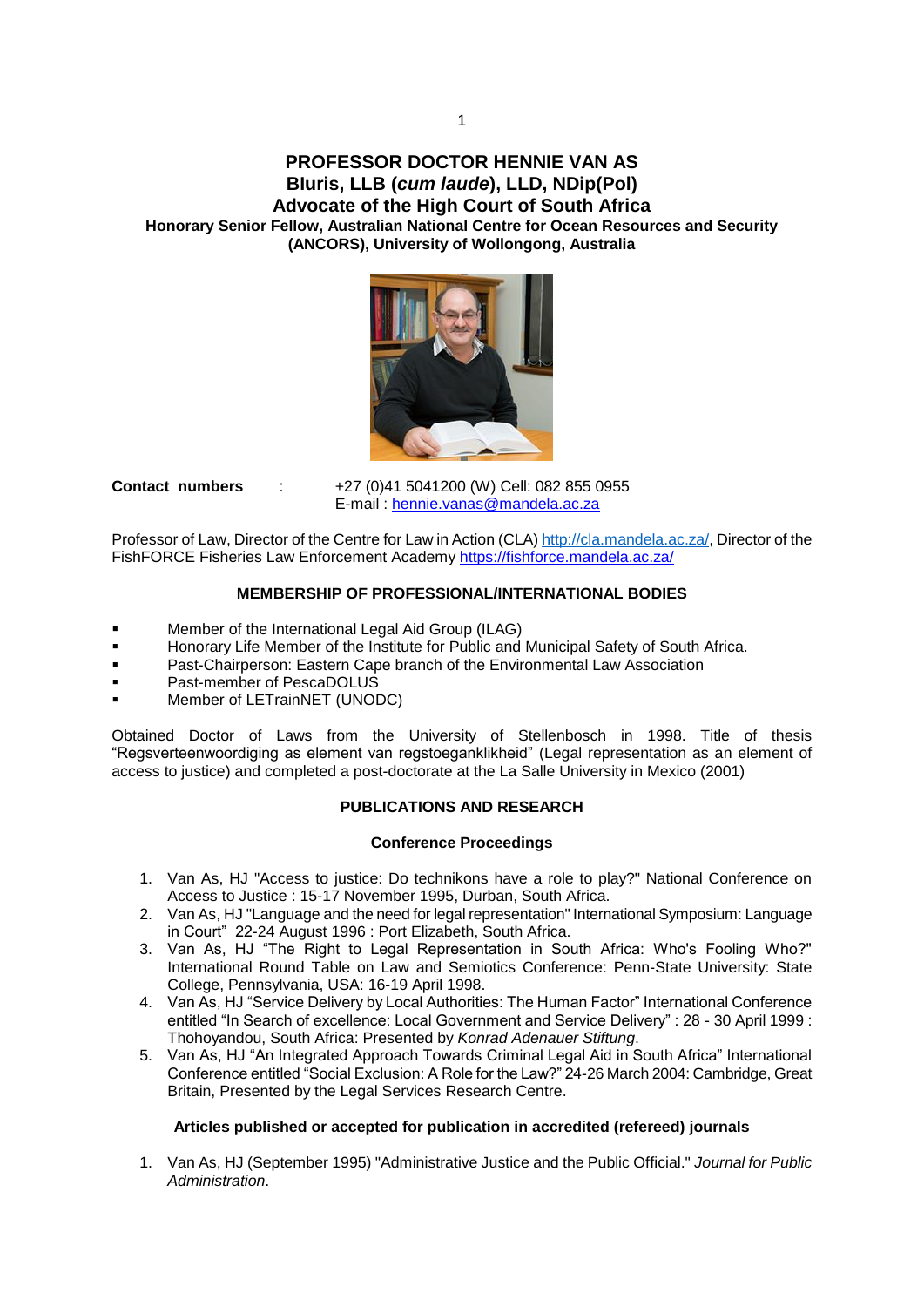- 2. Van As, HJ (November 1996) "The *causa proxima non remota spectatur*-rule in insurance law Is the cause determined by the application of fixed rules?" *Obiter*
- 3. Van As, HJ (1999) Lesse uit die Lae Lande : Regshulp in Nederland (Lessons from the Low Countries : Legal Aid in the Netherlands)" *Stellenbosch Law Review.*
- 4. Van As, HJ & Horak, JM (Nov 1999) "Re-introduction of the Death Penalty Fighting Crime or Winning Votes?" *SA Public Law.*
- *5.* Van As, HJ (Nov 1999) "Regshulp in die VSA: Quo Vadis SA" *Obiter.*
- 6. Van As, HJ (1999) "The right to information and the public tender process" *Journal for Public Administration*.
- *7.* Van As, HJ (2000) Regshulp in Indië: Kan Suid-Afrika daaruit leer?" (Legal Aid in India: Can SA learn from it?) *Tydskrif vir Regswetenskap / Journal for Juridical Science*
- 8. Van As, HJ (Feb 2000) "Die historiese grondslae vir en ontwikkelingsgang van die reg op regsverteenwoordiging in Suid-Afrika - Deel 1 (The historical basis for and development of legal representation in South Africa - Part 1" *THRHR / Journal for Contemporary Roman-Dutch Law*.
- *9.* Van As, HJ (May 2000) "Die historiese grondslae vir en ontwikkelingsgang van die reg op regsverteenwoordiging in Suid-Afrika - Deel 2 (The historical basis for and development of legal representation in South Africa - Part 2)" *THRHR / Journal for Contemporary Roman-Dutch Law*
- *10.* Van As, HJ (2000) "Regshulp in krisis: Neigings in Nigerië (Legal Aid in a crisis : Tendencies in Nigeria) *Obiter*
- 11. Van As, HJ (2001) "Rigtingwysers uir die Engelse Regshulpstelsel" (Pointers from the English Legal Aid System) *Stellenbosch Law Review*, 101.
- 12. Van As, HJ (2004) "Legal Aid in Mexico: Visions of South Africa's Future?" *Stellenbosch Law Review* 137
- 13. Van As, HJ (2005) "Legal Aid in South Africa: Making justice reality" *Journal for African Law* 54
- 14. Van As, HJ (2005) "Taking Legal Aid to the People: Unleashing Local Potential in South Africa" *Obiter* 187
- 15. Van As, HJ (2015) "Legal Aid: Shaping the shoreline wave by wave" *Obiter* 308
- 16. Van As, HJ (2018) "When the OHSC inspector knocks: What do I do?" *SA Medical Journal*
- 17. Van As, HJ & Snijman PJ (2019) "Challenges and solutions concerning the inspection/investigation dichotomy in the context of transnational organised fisheries crime: a South African example" *Marine Policy*
- 18. Van As, HJ (2019) "Kan munisipale wetstoepassingsbeamptes goedsmoeds op die publiek losgelaat word?" (Can municipal law enforcement officers be released on the public without reservation) *Litnet*
- 19. De Villiers, N, van As, HJ & Botha, J (2020) The enforcemability of district municipality by-laws on local municipalities with reference to solid waste disposal" *Stellenbosch Law Review.*
- *20.* Van As, HJ & Cordell, C (2020) "Slipping through the net: Reforming South African Fisheries Law Enforcement" *Journal of SA Law*
- *21.* Van As, HJ & Erasmus, D (2020) "Admission of guilt fine: a legal shortcut with delayed shock?" *SA Crime Quarterly*.
- 22. Erasmus, D & van As, HJ (2020) "AARTO: Beregtiging van verkeersmisdrywe of ontsegging van toegang tot die reg?" (AARTO: Adjudication of traffic offences or denial of access to justice?) *Litnet*
- 23. Van As, HJ & Mukheibir, A (2020) "Deliktuele aanspreeklikheid van plaaslike owerhede vir die versuim om infrastruktuur te onderhou/Delictual liability of local authorities to maintain infrastructure *Litnet*
- *24.* Cordell, CGT, van As HJ & Botha, J (2020) "Formulating a new conception of corruption via historical analysis" *Journal for Contemporary Roman-Dutch Law*

#### **Non-peer reviewed publications**

- 1. Van As HJ (July 2016) "Africa needs collaboration and support to tackle crime at sea" *The Conversation.*
- 2. Van As HJ (2019) "The link between marine living resources and organised crime" *Servamus.*
- 3. S Widjaja, H Wirajuda, T Long, H van As, PE Bergh, A Brett, D Copeland, M Fernandez, A Gusman, S Juwana, T Ruchimat, S Trent and C Wilcox (2019). High Level Panel for Sustainable Oceans Economy: Blue Paper 15 - Illegal, Unreported and Unregulated Fishing and Associated Drivers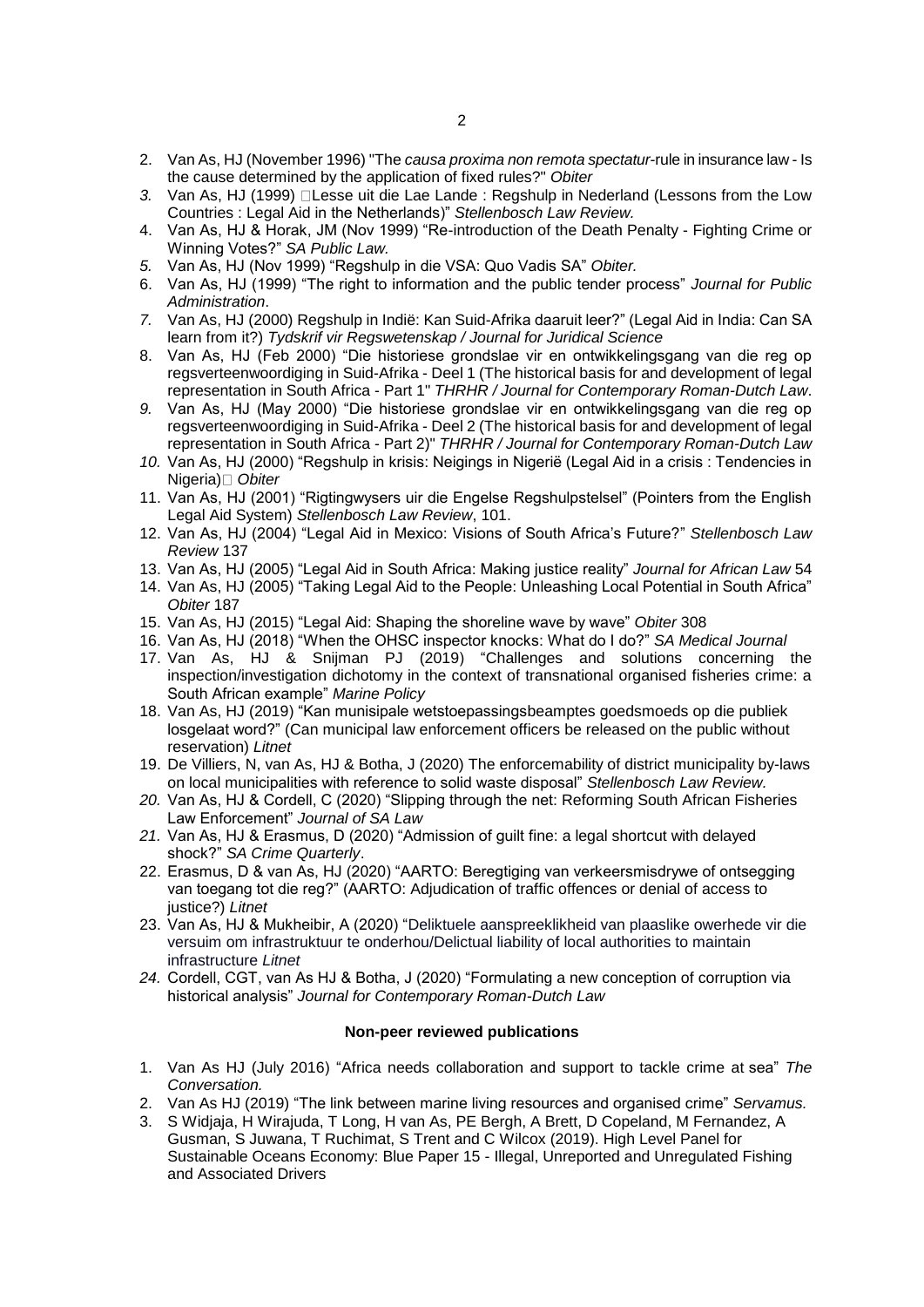#### **Technical Reports**

- 1. Design of a research unit and petitions centre for the Eastern Cape Provincial Legislature. Funded by the British Department for International Development.
- 2. Design of a web-based management information system for the Office of the Premier of the Eastern Cape.
- 3. Undertaking a skills audit and designing a skills database for Eden District Municipality.
- 4. Undertaking a skills audit and establishing a database for Kannaland Municipality
- 5. Assessment of and reporting on the level of functioning of the ward committee system for the municipalities of Ndlambe, Makana, Sundays River Valley and KouKamma.
- 6. An investigation into the existence, accessibility and quality of by-laws for local authorities and the development of a tool to measure the quality of by-laws for Cacadu District Municipality.
- 7. Assessment of the impact of training interventions on selected ward committees in the Overberg and Eden districts of the Western Cape.
- 8. Training needs analysis for local government legal officers.
- 9. A baseline study of the protection of marine living resources (2016)

#### **International collaboration and research collaboration**

- 1. Appointed by the World Bank on a panel of 4 experts to assist the Republic of East Timor with the establishment of a system of local government (2014)
- 2. Collaborating with PESCADolus and INTERPOL on the development of capacity to address international sea fisheries crimes (2014 – 2017)
- 3. Collaborating with LETrainNet (Law Enforcement Training Network) and the UNODC to share information and expertise on law enforcement issues (2015 – current)
- 4. Collaborating with the US State Department's Defense Threat Reduction Agency (DTRA) on international counter-proliferation – 2016
- 5. Served on panel of experts for UNODC/WWF on organised crime and inter-agency collaboration in the fisheries industry- 2016
- 6. Served on panel of experts at 2nd Regional Conference on the establishment of a regional convention against illegal, unreported and unregulated fishing (IUUF) and its related crimes in Yogyakarta, Indonesia – 2016
- 7. Member of Initiative 5 of Operation Phakisa (2017 present)
- 8. Member and researcher of the inter-disciplinary and inter-institutional research group at the Institute for Marine and Coastal Research of the Nelson Mandela University.
- 9. Member and researcher of the One Ocean Hub, an international inter-disciplinary and interinstitutional research group researching the oceans' potential to make significant contributions to sustainable development, especially for low- and middle-income countries (LMICs). The One Ocean Hub will develop integrated legal, policy, economic and sociocultural knowledge and tools to better assess LMICs' national- and local-level opportunities, risks and trade-offs for fair and sustainable blue economies. The leading partner is Strathclyde University (Scotland).
- 10. Member and lead researcher of the Community of Practice: Ocean Accounts framework. the project objectives focus on investigating the efficiency and relevance of the Ocean Accounts Framework in implementing ocean policy and applying ocean-governance instruments. The risks and vulnerabilities associated with climate change, food security and unsustainable development are also investigated, as well as the role of gender and culture in the OAF through disaggregation of data.
- 11. Regional coordinator for Africa (south of the Sahara) and the Indian Ocean Small Island States for the *Global Access to Justice Project* . The project brings together researchers from all over the world with the sole purpose to seek out promising solutions to ensure equal access to justice for all. Through the largest academic cooperation network ever created, the project will collect information on the different justice systems, analysing the legal, economic, social and psychological obstacles, which make it difficult or impossible for many to make use of the legal system. Unlike other surveys, the project does not intend to conduct a simply statistical research; the *Global Access to Justice Project* will make a comprehensive approach to access problems, analysing its multiple aspects. Nor will the project be restricted to the developed countries. Although the knowledge produced in the poorest nations has historically been neglected, these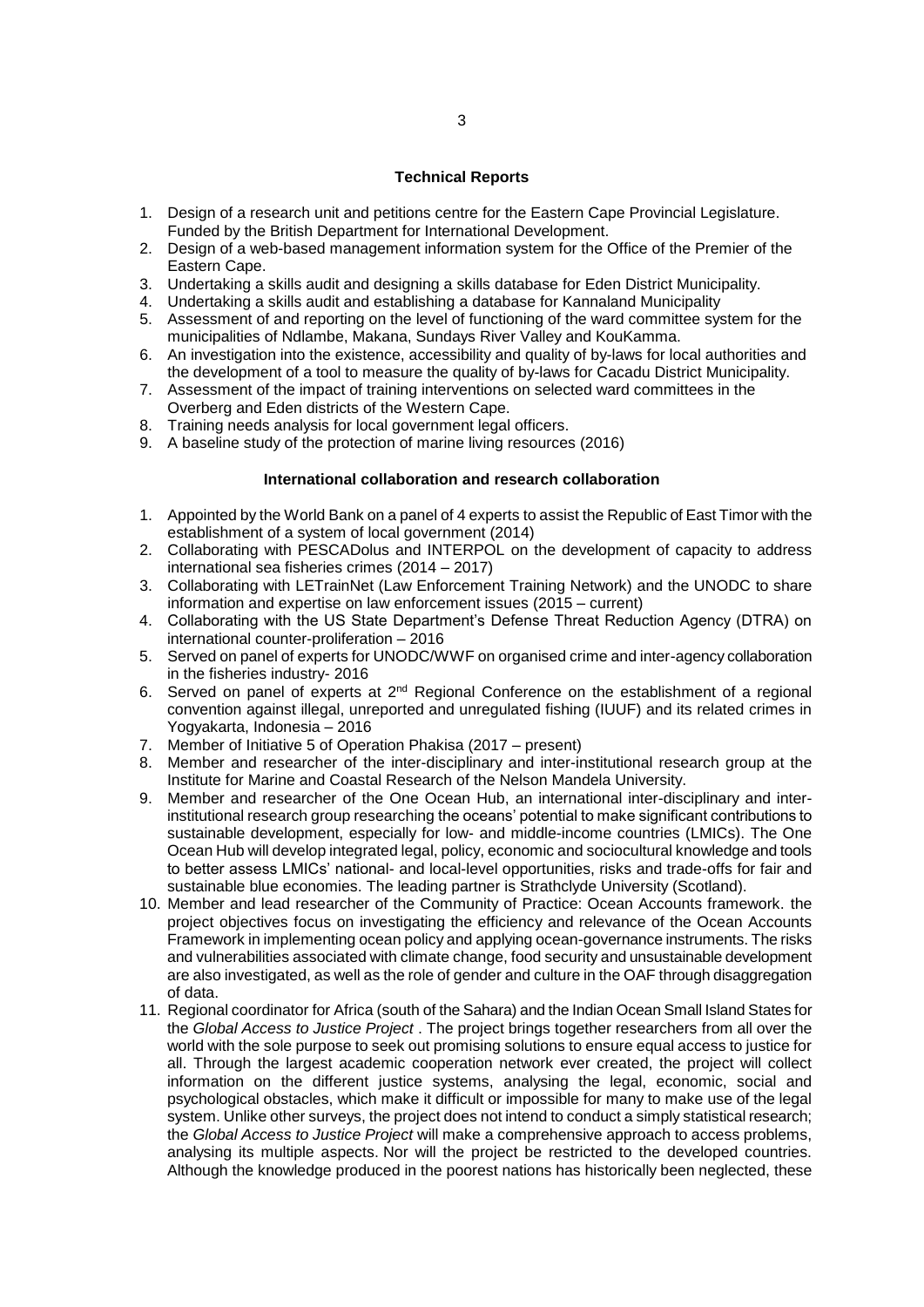theoretical alternatives are extremely valid and innovative, especially with regard to access to justice. The *Global Access to Justice Project* will conduct a broad geographical approach, analysing the problems and solutions for access to justice. Because of its multi-faceted epistemological approach and broad geographical scope, the project has the vocation to be the largest survey ever conducted on access to justice. The results of the project will be published in five volumes towards the end of 2021.

### **PAPERS**

- 1. "Access to Justice : Do Technikons have a role to play?" : Conference on Access to Justice : Department of Justice: Durban : 1995
- 2. "Language and the need for legal representation": International Symposium on Language and the Courts: Vista University : Port Elizabeth : 1996
- 3. "The Right to Legal Representation in South Africa: Who's Fooling Who?" International Round Table on Law and Semiotics Conference : Penn-State University : Pennsylvania : USA : 16-19 April 1998
- 4. "Service Delivery by Local Authorities : The Human Factor" International Conference : University of Venda and the Konrad Adenauer Foundation : Thohoyandou, South Africa : 28-30 April 1999.
- 5. "The influence of the right to information and just administrative action on the public tender process" National Conference of the Institute for Purchasing at Tertiary Institutions : Plettenberg Bay, South Africa : 21 September 1999.
- 6. "Constitutionalization and the right to legal representation in South Africa" Conference entitled "Market/Bodies/Borders: The future of legal regulation" : University of Sydney, Australia : 1-2 October 1999.
- 7. "The death penalty as a non-deterrent in the fight against crime" Port Elizabeth : 16 November 2000.
- 8. "An integrated approach towards criminal legal aid in South Africa" University of Cambridge, Great Britain, 24-26 March 2004.
- 9. "Taking legal aid to the people: Unleashing local potential" International Conference on Legal Aid, Nelson Mandela Metropolitan University, Port Elizabeth, South Africa, 6-8 April 2005.
- 10. "Taking legal aid to the people: In search for alternatives: Seminar presented by the Northern Ireland Court Services, Belfast, Northern Ireland, 3 June 2005.
- 11. "Assuring quality legal aid in Mexico and the Netherlands: Horses for Courses?" International Legal Aid Group Conference entitled "Legal Aid in the Global Era" Killarney, Ireland, 8-10 June 2005.
- 12. "Legal aid in South Africa: Beyond conflict" International Conference entitled "Transforming Lives: The Impact of Legal Services and Legal Aid" presented by the British Legal Sciences Research Commission, Queen's University, Belfast, 19th-21<sup>st</sup> April 2006
- 13. "Using law as a management, educational and moral rejuvenation tool" A national conference presented by the Institute for Municipal Public Safety of South Africa, Royal Bafokeng, Rustenburg, 10-11 August 2006.
- 14. "The impact of local government legislation on IT and service delivery" Conference on the Governance of IT risk and information security" Port Elizabeth, South Africa, 15-16 August 2007.
- 15. "Drafting and establishing a cemeteries and crematoria by-law for municipalities in South Arica" Conference presented by the IERM National Cemeteries Association of the Institute of Environment and Recreation Management, Durban, South Africa, 3-5 September 2007.
- 16. "Local Government law enforcement: Addressing problems instead of enforcing the law" Conference presented by the Institute for Public and Municipal Safety of South Africa, Port Elizabeth, South Africa, 12-14 September 2007.
- 17. "Resolution of financial problems: Mandatory provincial interventions in terms of section 39 of the Municipal Finance Management Act, 56 of 2003" Conference presented by the Institute for Municipal Financial Officers, Port Elizabeth, South Africa, October 2007.
- 18. "Developing SETA recognized training for community safety institutes" Conference presented by the SA Association of Community Safety Institutes, Ekurhuleni Metropole, South Africa, 7 December 2007.
- 19. "Developing law enforcement strategies for local authorities" Conference presented by the Institute for Public and Municipal Safety of South Africa, Potchefstroom, South Africa, 20-21 August 2009.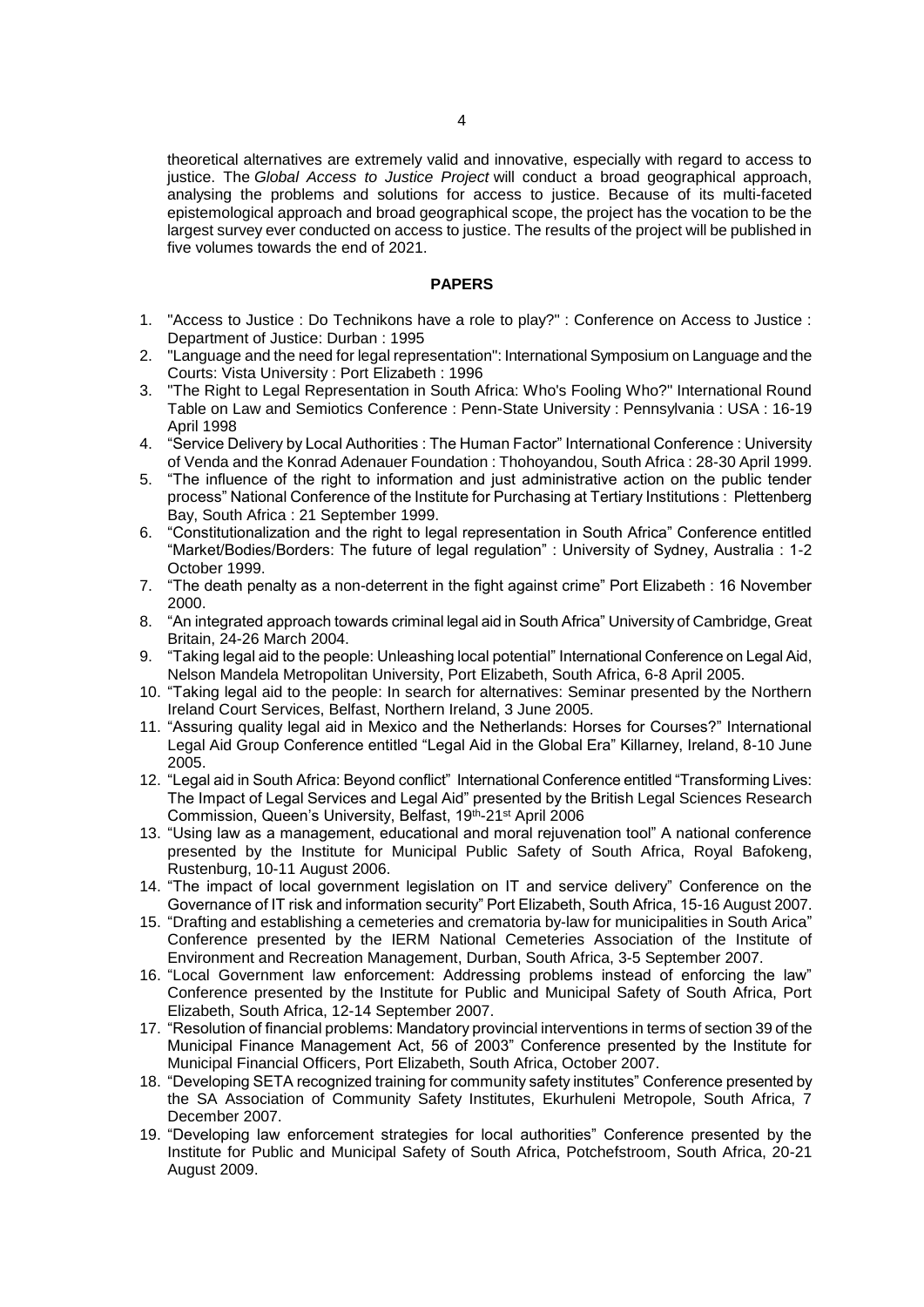- 20. "The importance of municipal law enforcement strategies and policies" Conference presented by the Institute for Public and Municipal Safety of South Africa, Mossel Bay, South Africa, 1-3 September 2010
- 21. "The development of qualifications for municipal law enforcement officers" Conference presented by the Institute for Public and Municipal Safety of South Africa, Mossel Bay, South Africa, 1-3 September 2010.
- 22. "Corruption within the local government tender process" Conference presented by the Department of Criminal and Procedural Law, Nelson Mandela Metropolitan University, Port Elizabeth, South Africa, 15 October 2010.
- 23. "Increasing legal aid in a decreasing environment" International Legal Aid Group Conference entitled "Legal Aid in the Era of Austerity" Helsinki, Finland, 15-17 June 2011.
- 24. "Providing quality legal aid in South Africa: Surfing the wave or heading for the rocks" 9th Annual Conference on Law, Athens, Greece, 16-19 July 2012.
- 25. "Leaving health in the lurch: Impact of the repeal of the Health Act of 1977 on municipal health services" Local Government Law Conference, Nelson Mandela Metropolitan University, Port Elizabeth, South Africa, 19-20 November 2012.
- 26. "Recovering irregular expenditure in terms of Section 32 of the Municipal Finance Management Act" Local Government Law Conference, Nelson Mandela Metropolitan University, Port Elizabeth, South Africa, 19-20 November 2012.
- 27. "The enforcement of by-laws and its role in crime prevention" Conference presented by the Institute for Public and Municipal Safety of South Africa, Krugersdorp, South Africa, 17-19 September 2013
- 28. "By-laws or bye laws: The failure to implement and administer" Local Government Law Conference entitled "Harnessing the law to promote and improve local Government", Nelson Mandela Metropolitan University, Port Elizabeth, South Africa, 10-11 October 2013
- 29. "Harnessing Humans in the FishFIGHT" The International Symposium on FishCRIME 12-13 October 2015, Cape Town, South Africa
- 30. "Capacity-building needs of fisheries law enforcement officers- effective responses" UNODC Expert Group 24-26 February 2016, Vienna, Austria.
- 31. "Addressing fisheries crime through the establishment of focused academies" Global Fisheries Law Enforcement Conference 7-11 March 2016, Auckland, New Zealand.
- 32. "Contributing towards criminal justice: The private sector and fisheries law enforcement "FishSA Conference entitled "Investing in the Ocean Economy", 6 June 2016, Cape Town, South Africa.
- 33. "Dealing with IUU Fishing and offences beyond fishing" 2<sup>nd</sup> Regional Conference on the Establishment of a regional Convention Against IUU Fishing and its Related Crimes" 12-13 October 2016 Yogyakarta, Indonesia
- 34. "Every Arrow in the Quiver: Municipal by-laws and the protection of marine living resources" International Symposium entitled "Protecting Marine Resources: A Tangled Net" Port Elizabeth, South Africa, 8-9 November 2017.
- 35. "Poaching of marine resources as a component of organised crime" Western Cape Crime Summit, 13-14 October 2018, Cape Town, South Africa.
- 36. "Professionalisation of compliance and enforcement officials to improve the protection and preservation of marine living resources" African Regional Conference on the Environment, 28-30 November 2018, Cape Town, South Africa.
- 37. "From capacity building to professionalisation: The FishFORCE experience" 6<sup>th</sup> Global Fisheries Enforcement Training Conference (GFETW) entitled "Closing the net through global cooperation between flag, coastal, port and market states for effective enforcement of international and domestic law" organised by the International Monitoring, Control and Surveillance Network, Bangkok, Thailand, 18 – 22 February 2019.
- 38. "The extent and impact of poaching of marine living resources and why it should be addressed as a priority crime" An international strategic dialogue entitled "Tightening the net" Port Elizabeth, South Africa, 5 March 2019.
- 39. "Inter-agency and cross-border collaboration: The FishFORCE model" Southern African Development Community Fisheries Task Team meeting, Windhoek, Namibia 19-20 March 2019.
- 40. "Protecting marine living resources: The FishFORCE model" South Africa Norway Cooperation on Ocean Research, Launching Conference 25 - 27 March 2019, Port Elizabeth, South Africa.
- 41. "Protecting marine living resources by prioritising fisheries crime" International Conference entitled "Growing Blue" on the sustainable and shared use of the oceans, Maputo, Mozambique 23-24 May 2019.